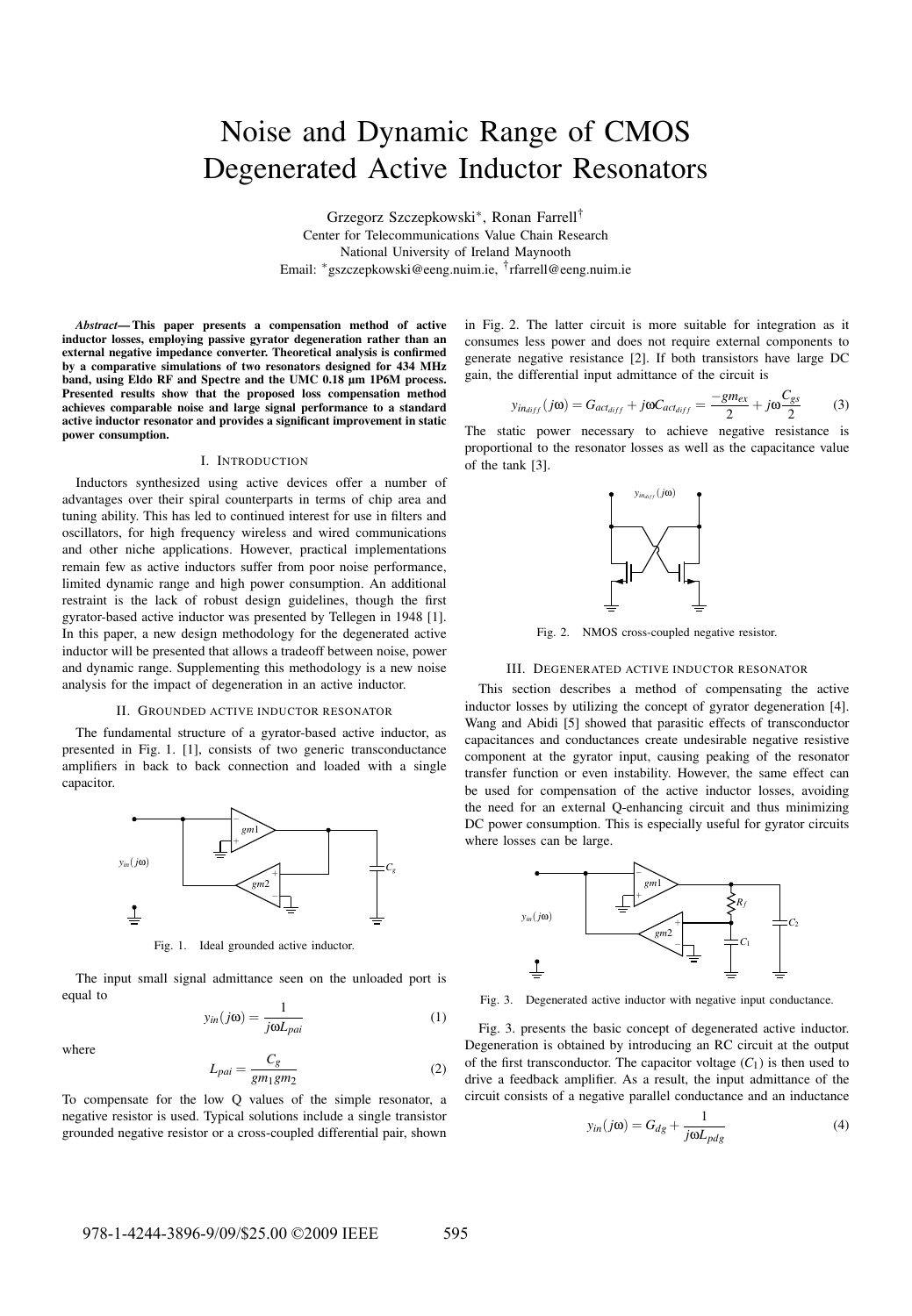By introducing variables

$$
C_p = C_1 + C_2
$$
  
\n
$$
C_s = \frac{C_1 C_2}{C_1 + C_2}
$$
\n(5)

and

 $\omega_H = \frac{1}{C}$  $C_s R_f$ 

(6)

the components of (4) are equal to

$$
G_{dg} = \frac{-gm_1gm_2}{\omega_H C_p \left[1 + \left(\frac{\omega}{\omega_H}\right)^2\right]}
$$

$$
L_{pdg} = \frac{C_p}{gm_1gm_2} \left[1 + \left(\frac{\omega}{\omega_H}\right)^2\right]
$$
(7)

and

$$
G_{dg} = \frac{-1}{\omega_H L_{pdg}}\tag{8}
$$

which corresponds to the generic derivation presented by Wang and Abidi [5]. By introducing resistor  $R_f$  the overall noise of the degenerated gyrator will increase. However, the total resonator noise may still be comparable to the one using a traditional active inductor tank.

### IV. NOISE ANALYSIS

For a comparison of total noise generated in a standard and degenerated resonator circuits, both tanks have to be equal in terms of following parameters: resonant frequency, tank capacitance *Ct* , active inductor power consumption and overall losses *Gt* . In addition, to maximise the dynamic range of an active inductor resonator, capacitances  $C_g$  and  $C_t$  should be equal, as advised by Cranickx [3]. Therefore, at the resonant frequency

$$
L_{pai} \equiv L_{pdg}
$$
  
\n
$$
G_t \equiv |-G_{act}| \equiv |-G_{dg}|
$$
\n(9)

which depending on  $R_f$  yields numerous valid combinations of *C*<sup>1</sup> and *C*<sup>2</sup> calculated from (7). To start, the total output noise of the traditional tank is derived. Fig. 4 presents noise model of the compensated active inductor resonator. A parallel conductance *G<sup>l</sup>* represents the load which controls the overall quality factor of the tank. The output noise is represented as an output voltage of the resonator.



Fig. 4. Noise model of an active inductor resonator with negative resistor.

The total noise power of any circuit,  $v_{ntot}^2$  or  $i_{ntot}^2$ , assuming uncorrelated noise sources, is given as

$$
\overline{v_{ntot}^2}, \overline{i_{ntot}^2} = \sum_{k=1}^N \left( \frac{\overline{v_k^2}}{\Delta f}, \frac{\overline{i_k^2}}{\Delta f} \right) \int_0^\infty |T_k(j\omega)|^2 \, df \tag{10}
$$

For frequencies relatively close to resonance, the negative resistor compensates all tank losses, leaving only the load conductance  $G_l$  [6].

The noise transfer function for current generators is thus equal to

$$
Z_{ntai}(j\omega) = \frac{j\omega L_{pai}}{j\omega L_{pai} G_l + 1 - \omega^2 C_l L_{pai}} \tag{11}
$$

and similarly for active inductor voltage noise generators

$$
A_{ntai}(j\omega) = \frac{1}{j\omega L_{pai}G_l + 1 - \omega^2 C_t L_{pai}}\tag{12}
$$

Assuming that each transconductor is represented by a single transistor and for simplicity of calculations only thermal channel noise is considered, active inductor noise sources are equal to [7]

$$
\frac{\overline{i_{nai}^2}}{\Delta f} = \frac{\overline{i_{d2}^2}}{\Delta f} = 4kT\gamma g m_2
$$
\n
$$
\frac{\overline{v_{nai}^2}}{\Delta f} = \frac{1}{gm_1^2} \frac{\overline{i_{d1}^2}}{\Delta f} = \frac{4kT\gamma}{gm_1}
$$
\n(13)

where  $\gamma$  is the MOS noise coefficient (technology dependent, varies between 2 and 5 for a short channel transistors) [2]. For cross-coupled negative resistor consisting of two equal noise current sources

$$
\frac{\overline{i_{nact_1}^2}}{\Delta f} = \frac{\overline{i_{nact_2}^2}}{\Delta f} = 4kT\gamma g m_{ex}
$$
\n(14)

Substituting (11)-(14) into (10), overall noise power becomes

$$
\overline{v_{oai}^2} = \frac{kT\gamma}{G_lC_t} \left( gm_2 + gm_{ex} + \frac{C_t}{gm_1L_{pai}} \right) =
$$
\n
$$
= \frac{kT\gamma}{G_lC_t} \left( 2gm + gm_{ex} \right) \Big|_{\substack{gm_1 = gm_2 = gm\\C_s = C_t}} \tag{15}
$$

which corresponds with results published by Kaunisto [6]. For the degenerated gyrator-based resonator, Fig. 5. depicts the equivalent noise model.



Fig. 5. Noise model of degenerated gyrator resonator.

The corresponding active inductor noise sources can be found analysing Fig. 6. and are equal to

$$
\frac{\overline{i_{ndg}^2}}{\Delta f} = \frac{\overline{i_{d2}^2}}{\Delta f} + \frac{\overline{v_{nR}^2}}{\Delta f} \frac{gm_2}{\omega^2 C_1^2 R_f^2 + 1}
$$
\n
$$
\frac{\overline{v_{ndg}^2}}{\Delta f} = \frac{1}{gm_1^2} \left( \frac{\overline{i_{d1}^2}}{\Delta f} + \frac{\overline{v_{nR}^2}}{\Delta f} \frac{\omega^2 C_1^2}{\omega^2 C_1^2 R_f^2 + 1} \right)
$$
\n(16)



Fig. 6. Degenerated active inductor noise sources.

It can be seen that both generators are now correlated through  $R_f$ , hence to calculate the total resonator output noise, a transfer function related to this noise source is necessary. As before, both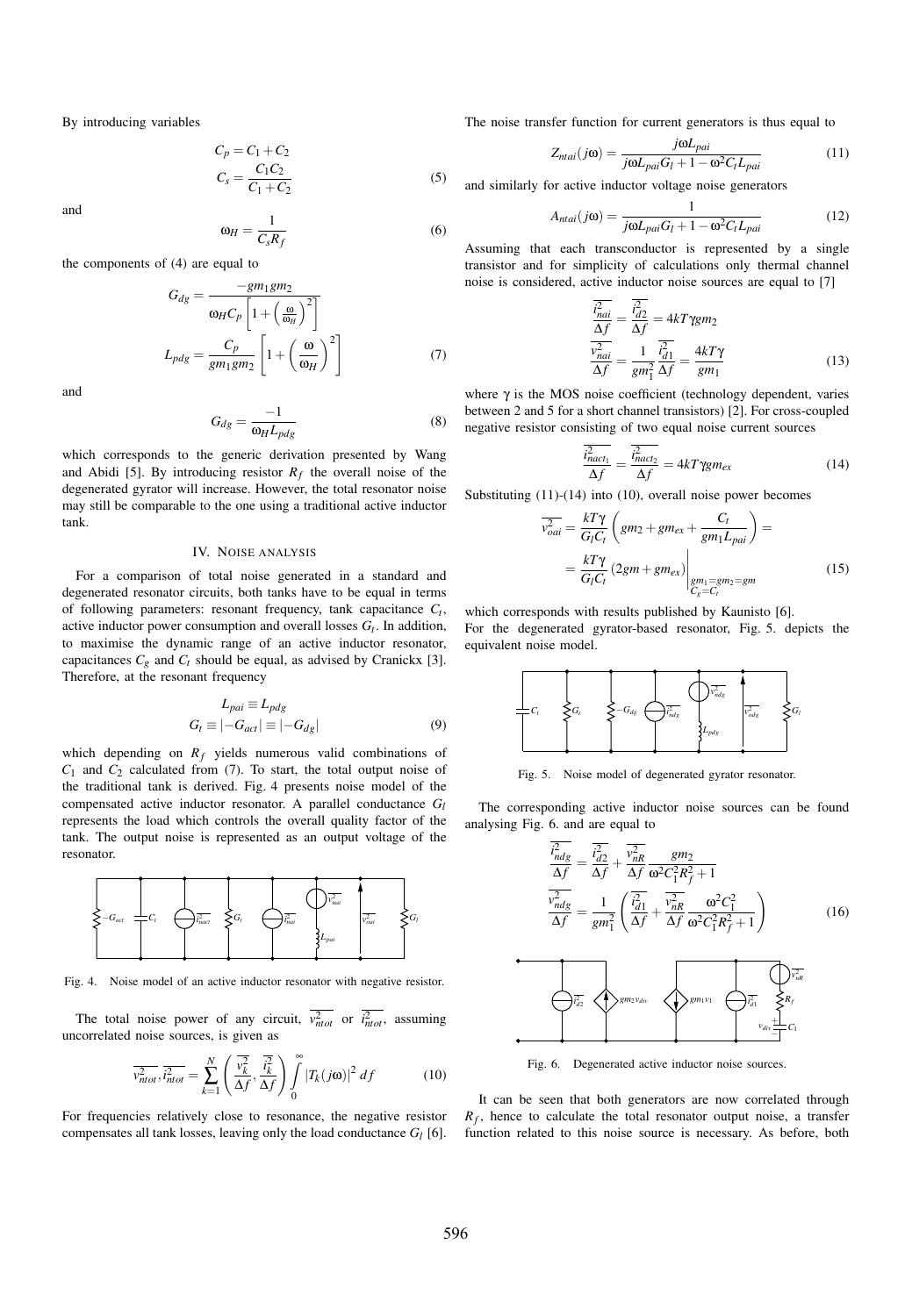transconductors are represented by thermal channel noise, and have the same transfer functions as (11). The resistor noise transfer function is equal to:

$$
A_{nRdg}(j\omega) = \frac{1}{gm1} \frac{1}{j\omega C_1 R_f + 1} \frac{j\omega (C_1 + gm_1 gm_2 L_{pdg})}{j\omega L_{pdg} G_I + 1 - \omega^2 C_t L_{pdg}}
$$
(17)

Applying (16) and (17) into (10) the total output noise power can not be presented in a simplified analytical form and compared to the results given by (15). However, by a proper design of the degenerated gyrator, the  $C_1R_f$  cut-off frequency may be smaller than the lower 3-dB point of the tank thus minimising injected noise. The noise transfer function (17) becomes

$$
A_{nRdg}(j\omega) \approx \frac{1}{gm1} \frac{1}{C_1R_f} \frac{C_1 + gm_1gm_2L_{pdg}}{j\omega L_{pdg}G_l + 1 - \omega^2 C_lL_{pdg}}
$$
(18)

and an approximated total output noise power using (10) is now

$$
\overline{v_{odg}^2} \approx \frac{kT\gamma}{G_lC_t} \left[ gm_2 + \frac{C_t}{gm_1L_{pdg}} \left( 1 + \frac{\left( C_1 + gm_1gm_2L_{pdg} \right)^2}{\gamma gm_1C_1^2R_f} \right) \right]
$$
\n
$$
= \frac{kT\gamma}{G_lC_t} \left[ 2gm + \frac{1}{\gamma R_f} \left( 1 + \frac{C_t}{C_1} \right)^2 \right] \Big|_{\substack{gm_1 = gm_2 = gm \\ L_{pdg} = C_t/gm^2}}^{m_1 = gm_2L_{pdg}} \tag{19}
$$

The ratio of total noise power of the traditional active inductor (15) to that of the degenerated gyrator (19) can now be simplified. In the case of a low Q factor gyrators, it is possible to find  $R_f$  and  $C_1$  such

$$
\frac{1}{\gamma R_f} \left( 1 + \frac{C_t}{C_1} \right)^2 \leq g m_{ex} \tag{20}
$$

giving an approximated total output noise ratio of

$$
\frac{v_{\text{oa}i}^2}{v_{\text{od}g}^2} \ge 1\tag{21}
$$

Thus using this methodology, the theory shows that it is possible to obtain lower overall noise from a generic degenerated gyrator than from the traditional design. In practice, the freedom to choose different  $R_f$  and  $C_1$  combinations will allow optimal noise performance to be obtained, adjusting for the different levels of gyrator losses, resonant frequency and required power consumption.

#### V. DYNAMIC RANGE

In contrast to passive resonators, active filters suffer from limited dynamic range. The main factor limiting the dynamic range comes from the dependency of transistor parasitic elements on signal amplitude. As the induced inductance is proportional to the transconductance of both amplifiers, the resonant frequency of a tank is also signal dependent. Thus the upper limit of the gyrator-based resonator dynamic range may be defined as the maximum level for which a given frequency change is observed. There is no specified value for this parameter in literature, for the propose of this paper we define a frequency deviation equal to 1%. The maximum signal level can be found either by applying a detailed Volterra analysis [8] or numerical simulation of the resonator. However, some indicative results may be found using a highly simplified analysis presented here.

If  $|v_{maxAI}|$  represents the upper limit of the dynamic range and thus the maximum allowable signal at the transconductor input (see Fig. 1), then for a symmetrical gyrator-based resonator  $(gm_1 = gm_2 =$ *gm* and  $C_g = C_t$ , this is also the maximum amplitude at the input of the feedback amplifier,  $|v_{imgm_2AI}|$ . If now  $|v_{maxDG}|$  is defined the

same way for the degenerated gyrator, then the maximum amplitude at the input of the second transconductor is now equal to

$$
|v_{imgm_2DG}| = \frac{gm_1}{\omega C_p} \frac{|v_{maxDG}|}{\sqrt{1 + \left(\frac{\omega}{\omega_H}\right)^2}}
$$
(22)

If both resonator circuits use the same input and feedback transconductors respectively, then the voltages  $|v_{ingm_2}A|$  and  $|v_{ingm_2DG}|$  should be equal, producing the same harmonic content in both gyrators. Analysing circuit from Fig. 3 and using (9) together with (22), the maximum input amplitude in comparison to the standard gyrator is now

$$
\frac{|v_{maxDG}|}{|v_{maxAI}|} \le 1\tag{23}
$$

Therefore the degenerated gyrator has a lower upper limit of the dynamic range than the standard active inductor. This limitation is directly proportional to the amount of resonator losses that have to be compensated, yielding -3 dB difference when both gyrators input losses are as high as *gm*. However, additional negative resistor influence on dynamic range has not been included. In addition, if the passively compensated resonator is designed for a lower noise value, the overall dynamic range may be still higher than in the standard approach.

#### VI. SIMULATION RESULTS

To confirm the theoretical results from the previous sections, a comparative analysis of two resonators is presented. Both circuits have been designed to resonate at 434 MHz, within the lower European ISM band. This frequency range is attractive from circuit integration point of view as the passive resonator occupies significant chip area. As a test circuit, a simple grounded active inductor is used [9]. The equivalent small signal model reveals that input losses are approximately equal to the transconductance of a common source amplifier and the unloaded Q factor value is therefore very small. This particular circuit consumes a significant amount of static power and requires relatively large negative resistor for compensation, thus a suitable testbed for proposed method. The basic resonator structure



Fig. 7. Actively compensated active inductor resonator.

is depicted in Fig. 7. The cross-coupled resistor is made of PMOS transistors, sized to fully utilize the voltage drop on the common drain transistors from the active inductor circuit and to generate less noise than its NMOS counterpart. All of the current sources are ideal to exclude its noise effecting the comparative analysis.

In the second case (see Fig. 8.) the same gyrator is used with the degeneration circuit. This active inductor, first published by Hsiao et al. [10] where highly-nonlinear capacitances were used, will be designed utilising the new methodology, (equations (4), (7) and (9)) which addresses the, until now, unresolved issues of noise, dynamic range and power consumption of passively compensated resonators.